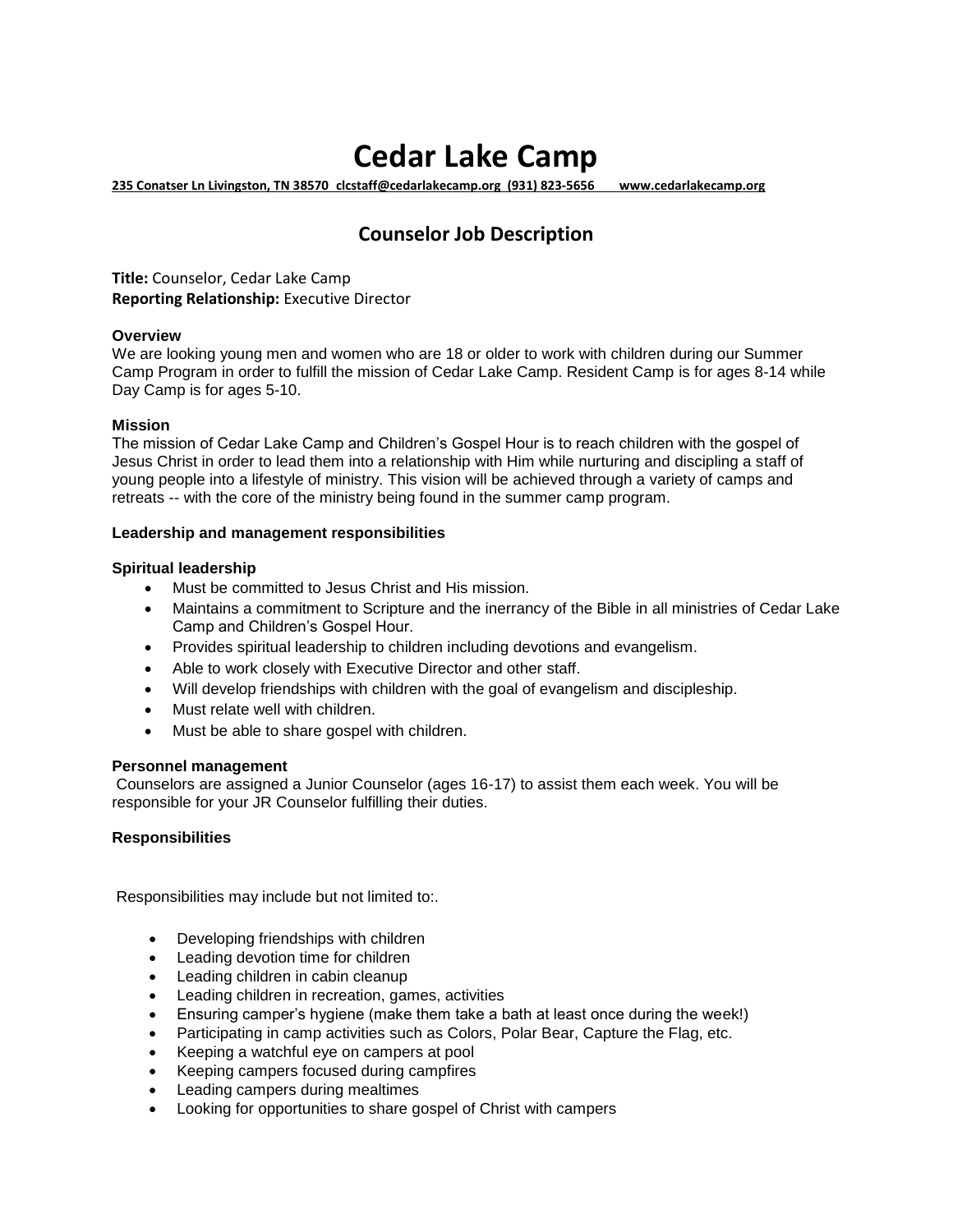- Dealing with problems that may arise (tensions, gossip, rowdiness, bullying, etc.)
- Representing Cedar Lake Camp in a positive manner to parents and other important constituents
- Ensuring safety of campers
- Supervising your assigned JR Counselor
- Submitting to and taking direction from Executive Director, Associate Director, Board Members and other SR Staff
- Being an example of Christ for campers and fellow staff

#### **Facilities management**

- Responsible for cleanliness and order of facilities associated with job duties (primarily your cabin and Pavilion during Day Camp)
- Responsible for clean, orderly, and safe activity areas (fishing shed, canoe area, craft cabin, etc.)

## **Community**

- Represents Cedar Lake Camp in a positive manner to parents and family members as appropriate.
- Represents Cedar Lake Camp to community as opportunities arise.

#### **Other**

- Responsible for performing other duties as assigned by Executive Director.
- Prefer an individual who is acquainted with and committed to Cedar Lake Camp's mission, vision and culture.
- Is at least 18 years old

## **Spiritual Requirements**

- Is a mature evangelical Christian with a close walk with the Lord.
- Fully supports and is willing to sign -- the Children's Gospel Hour doctrinal statement.
- Fully supports and is willing to sign the Children's Gospel Hour bylaws.
- An active member in good standing at an evangelical church.
- Comfortable and experienced in effectively sharing the Christian faith with children/ young people.
- Able to lead Bible studies and other activities with an evangelistic approach.

## **Other Experience**

- Prefer experience in resident camp, day camp and adventure camp programs.
- Experience working with young people.
- Understands the purposes of Christian camping

## **Personal characteristics**

- Christ-like attitude
- Can be trusted with children and young people
- A heart of service and humility
- A faithful team player
- Able to give encouragement and handle constructive critiques
- Able to work with, take direction and coaching from, submit to, and cooperate with Executive Director and other staff
- Able to relate well to children and young people
- Able to relate well to parents and other important constituents